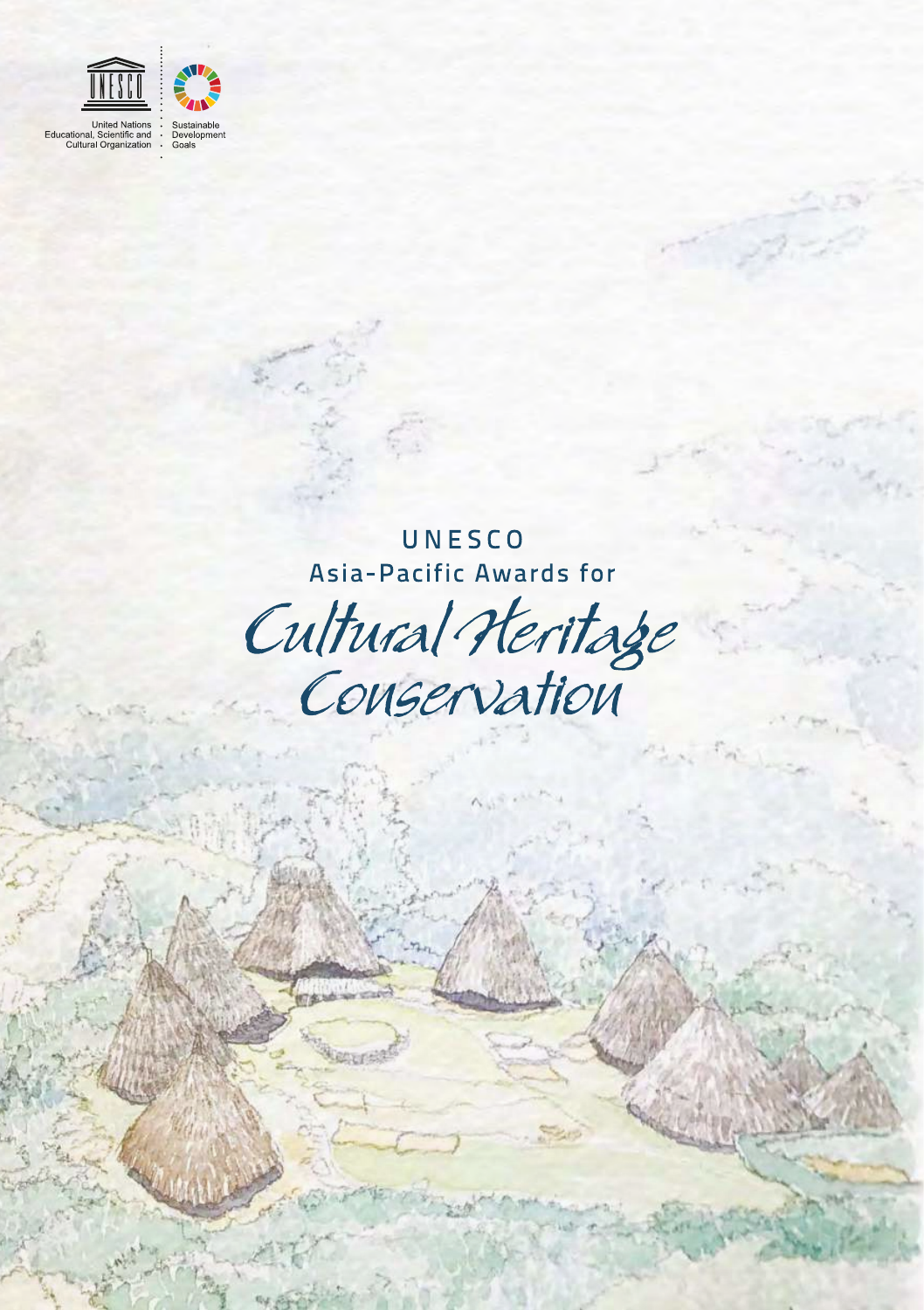Throughout Asia and the Pacific, heritage places are under threat.

Since 2000, the UNESCO Asia-Pacific Awards for Cultural Heritage Conservation have been recognizing the achievement of the private sector and public-private initiatives in successfully conserving or restoring structures, places and properties of heritage value in the region. The Awards set technical and social benchmarks for cultural heritage conservation in the region.

There are two categories for submission: Cultural Heritage Conservation and New Design in Heritage Contexts.

The Award-winning projects are selected annually by a Jury composed of 5 to 7 international conservation experts appointed by UNESCO.

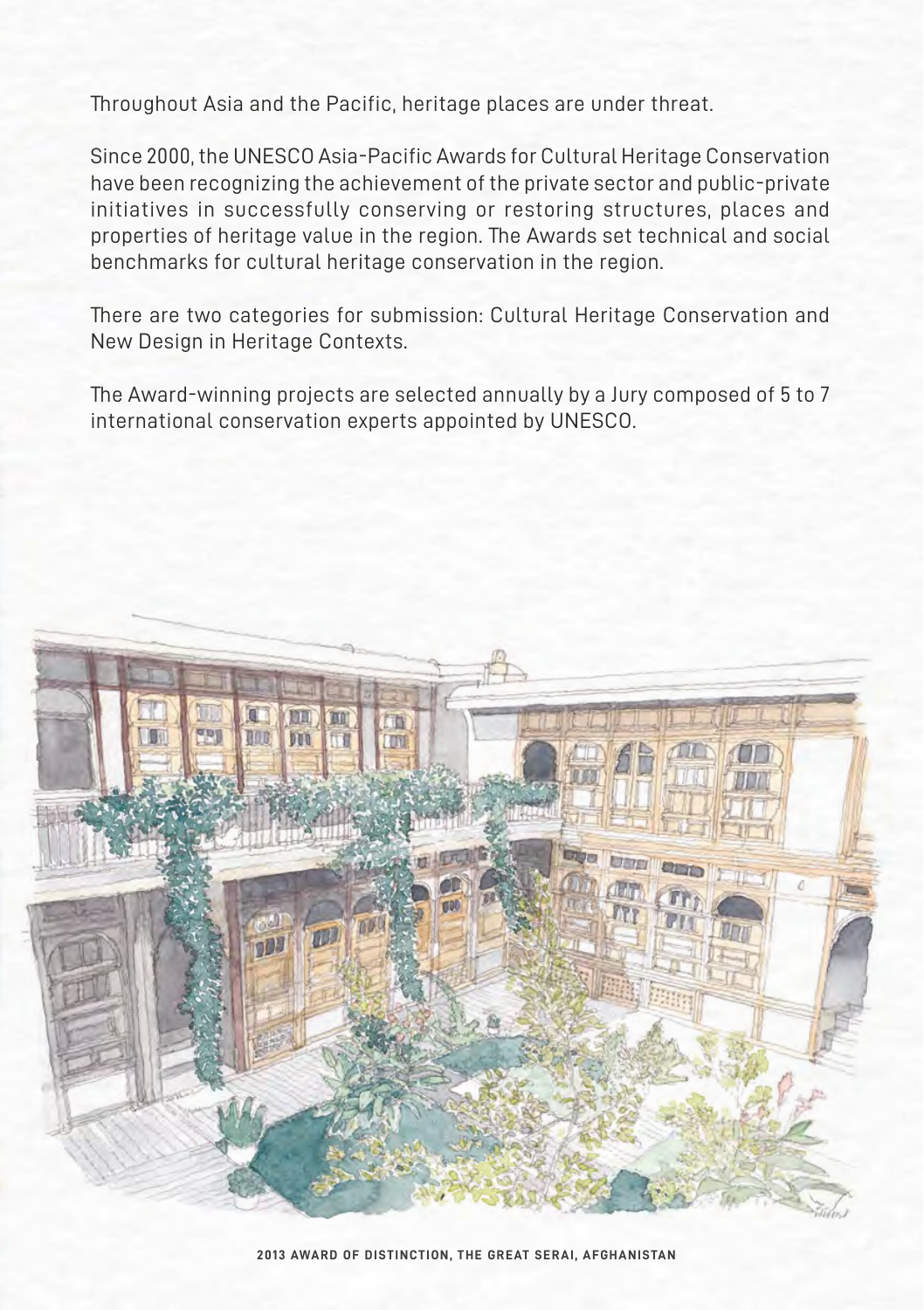

**2019 AWARD OF MERIT, TSETO GOENPA, BHUTAN**

The Award recipients span a wide range of conservation projects from vernacular houses to palace complexes to rural landscapes. The programme highlights how cultural heritage conservation can provide a platform to bring people together, thereby creating greater social cohesion and contributing to peace.

In the past two decades, 27 countries have participated in the Awards programme. UNESCO encourages entries from under-represented countries in the Asia and the Pacific.



**2019 AWARD DISTINCTION, KEYUAN GARDEN, CHINA**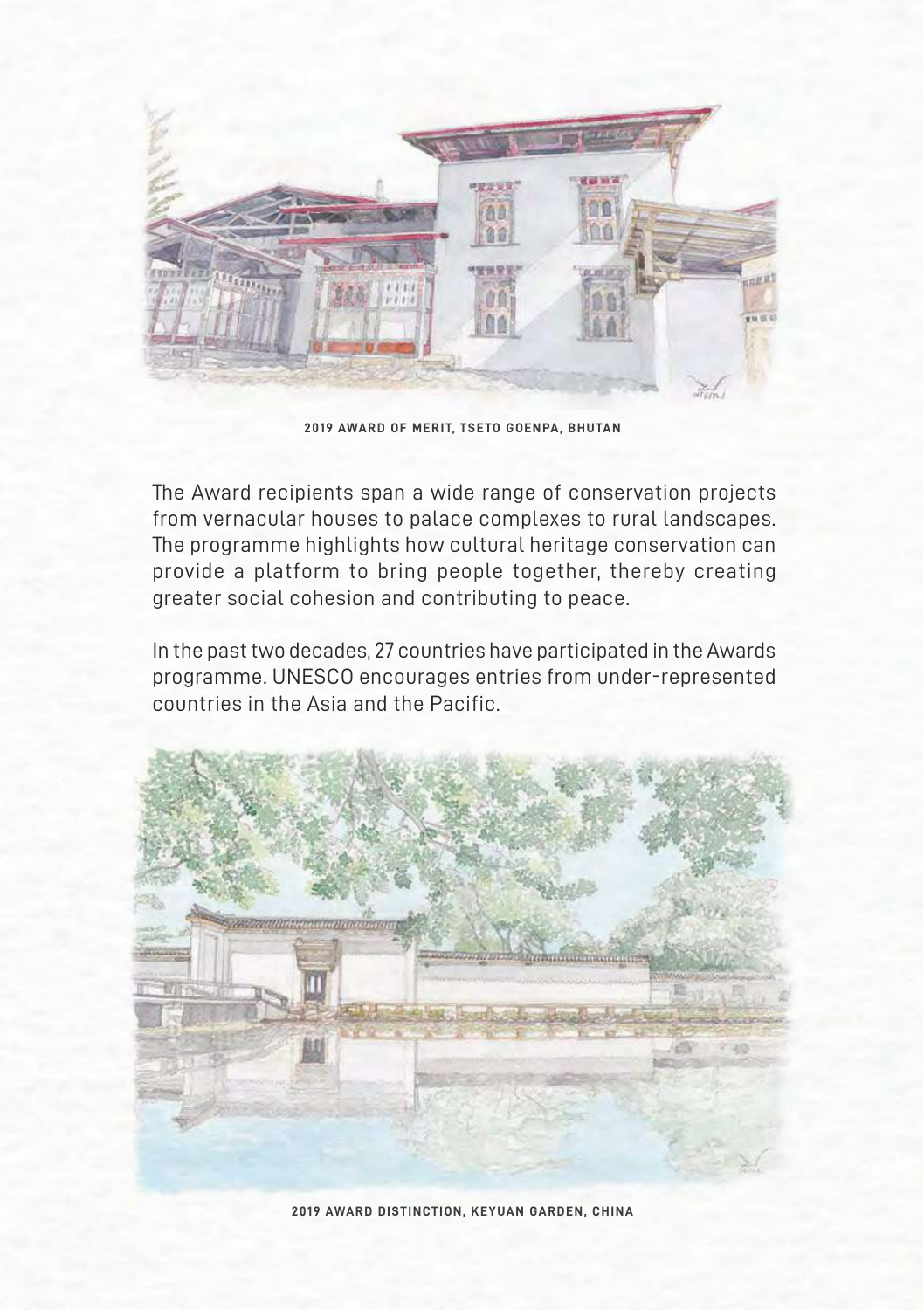## **AWARDS FOR CULTURAL HERITAGE CONSERVATION**

Initiated in 2000, this category recognizes excellent achievement in successfully conserving or restoring heritage building and properties.

### **CRITERIA**

The Awards recognize achievements in three main areas:

- Understanding the Place
- Technical Achievement
- Sustainability and Impact

#### **LEVELS OF ACHIEVEMENT**

- Award of Excellence
- Award of Distinction
- Award of Merit
- Special Recognition for Sustainable Development

The Award of Excellence is the highest recognition presented to projects that display exceptional achievement in all criteria and have major catalytic impact at the national or regional level.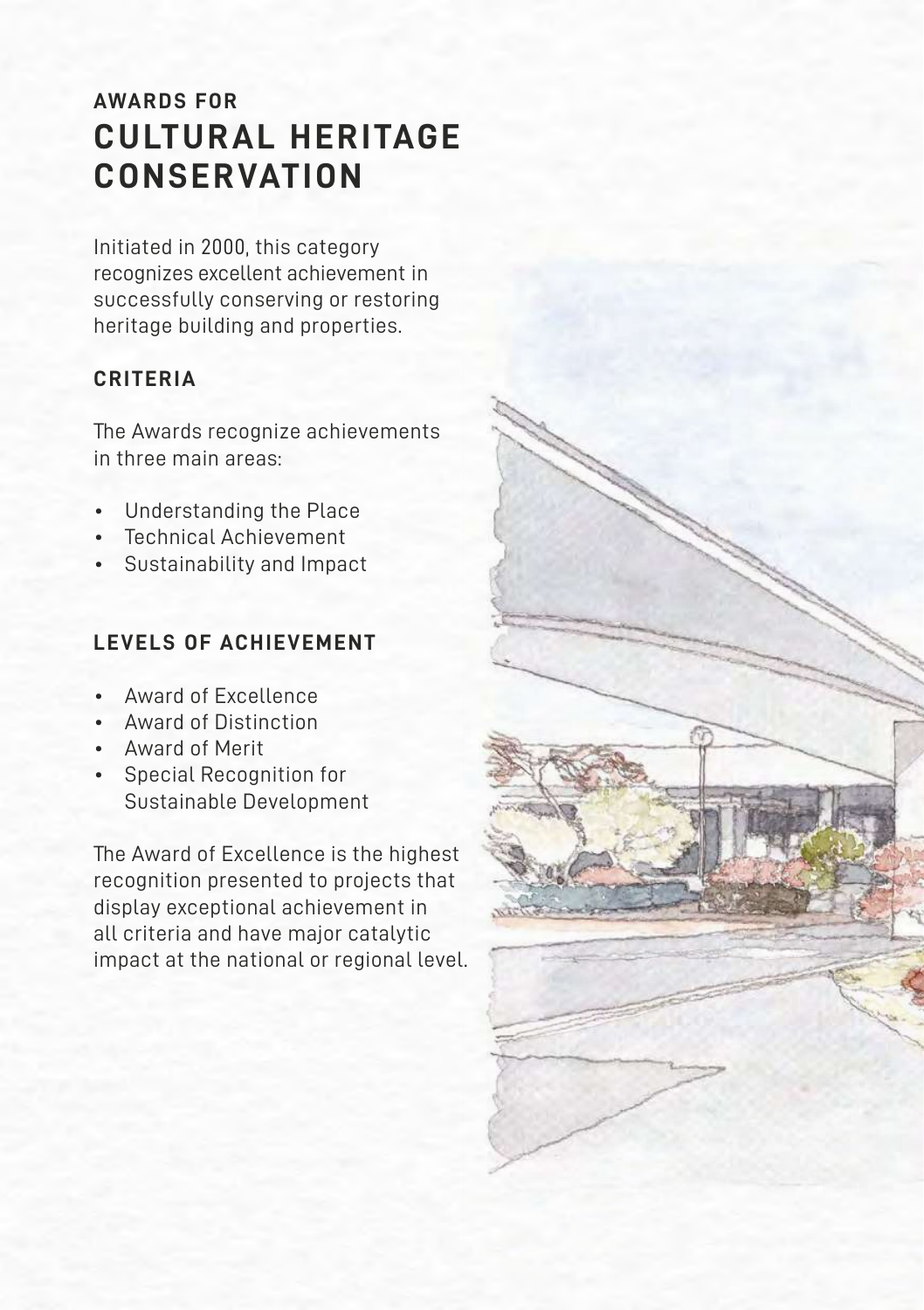## **AWARDS FOR NEW DESIGN IN HERITAGE CONTEXTS**

This category was introduced to acknowledge newly-built structures that demonstrate outstanding design well-integrated into heritage contexts.

#### **CRITERIA**

The Awards recognize achievements in two categories:

- Contextual Design
- Sustainability and Impact

#### **LEVELS OF ACHIEVEMENT**

- Award for New Design in Heritage Contexts
- Special Recognition for Sustainable Development

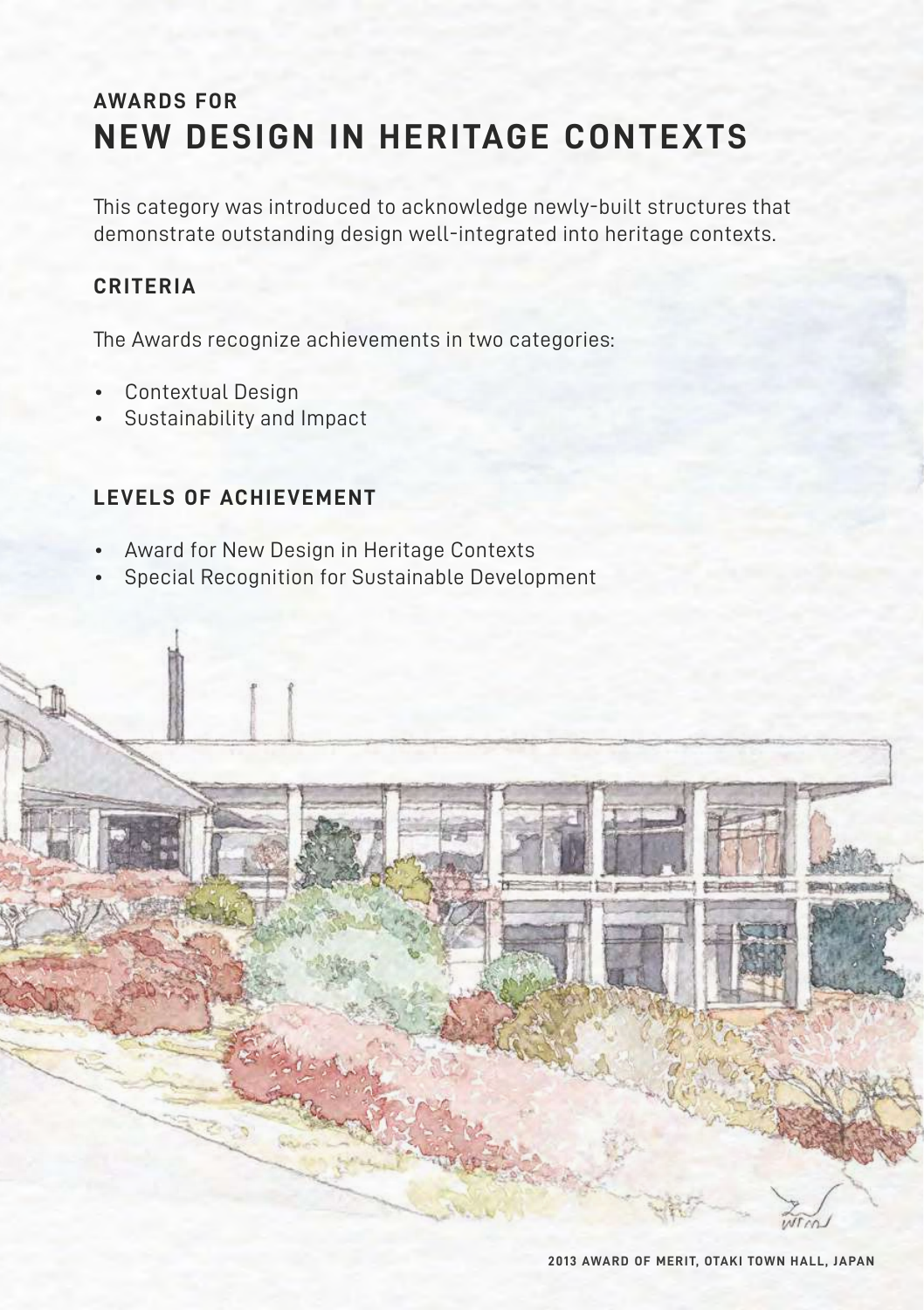

**2019 AWARD FOR NEW DESIGN IN HERITAGE CONTEXTS, JOAN SUTHERLAND THEATRE PASSAGEWAY AND LIFT, SYDNEY OPERA HOUSE, AUSTRALIA**

# **SPECIAL RECOGNITION FOR SUSTAINABLE DEVELOPMENT**

Culture is a driver and an enabler of sustainable development.

From 2020, UNESCO introduced the Special Recognition for Sustainable Development to showcase conservation or new design projects that have a significant impact in contributing to sustainable development.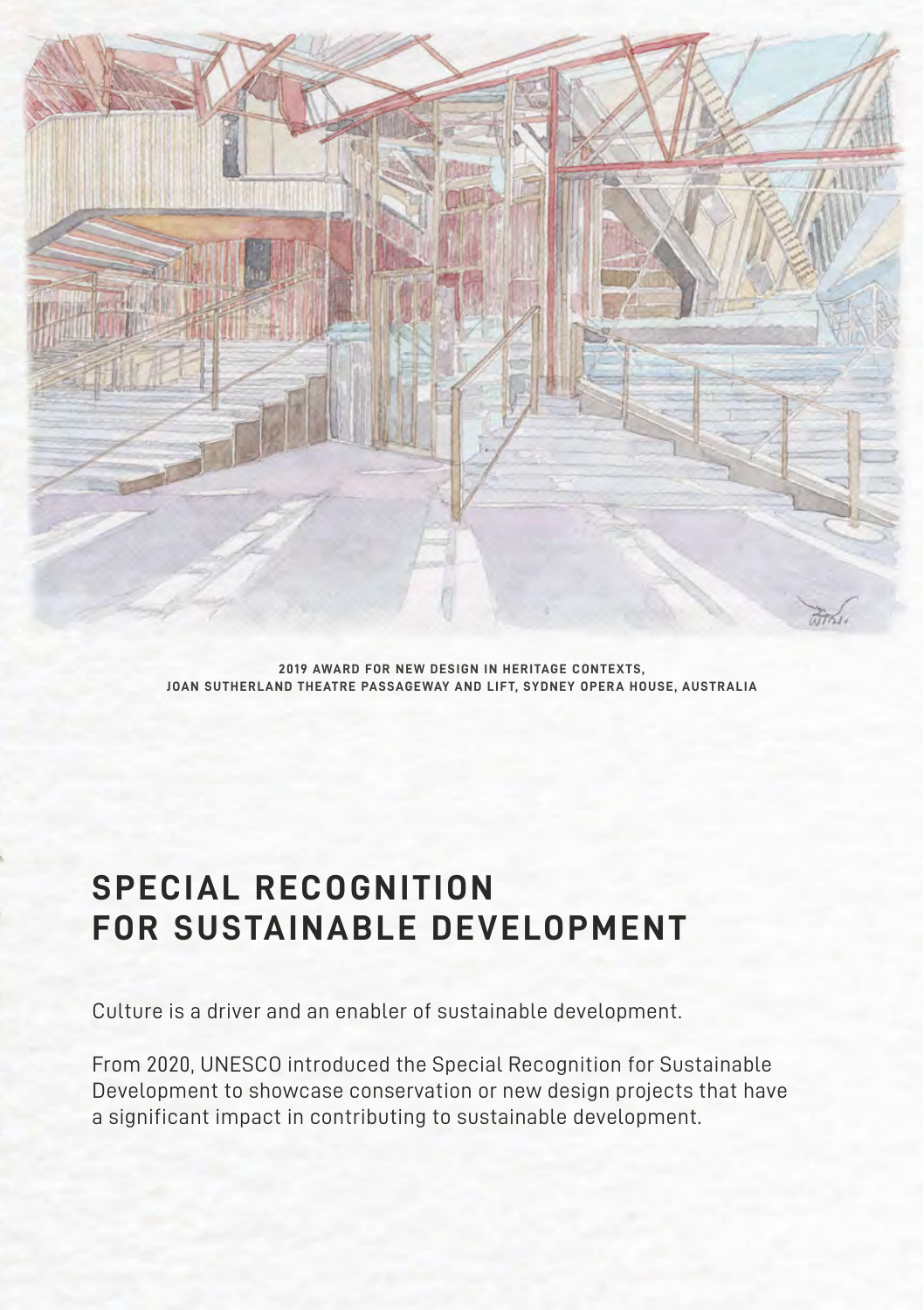# **SUBMIT YOUR PROJECT**

UNESCO welcomes submissions every year.

## **FIVE STEPS FOR SUBMITTING YOUR PROJECT**



Choose an Awards category



Check your eligibility (download offical forms and regulations)



Prepare your project dossier



Complete your online entry form



Post your project dossier to UNESCO Bangkok



**2011 AWARD OF MERIT,** 



**SEE INSIDE PAGE FOR DETAILED SUBMISSION REQUIREMENTS. FOR MORE INFORMATION, PLEASE VISIT: WWW.BANGKOK.UNESCO.ORG/THEME/ASIA-PACIFIC-HERITAGE-AWARDS**



**2012 AWARD OF MERIT, KHILINGRONG MOSQUE, PAKISTAN**